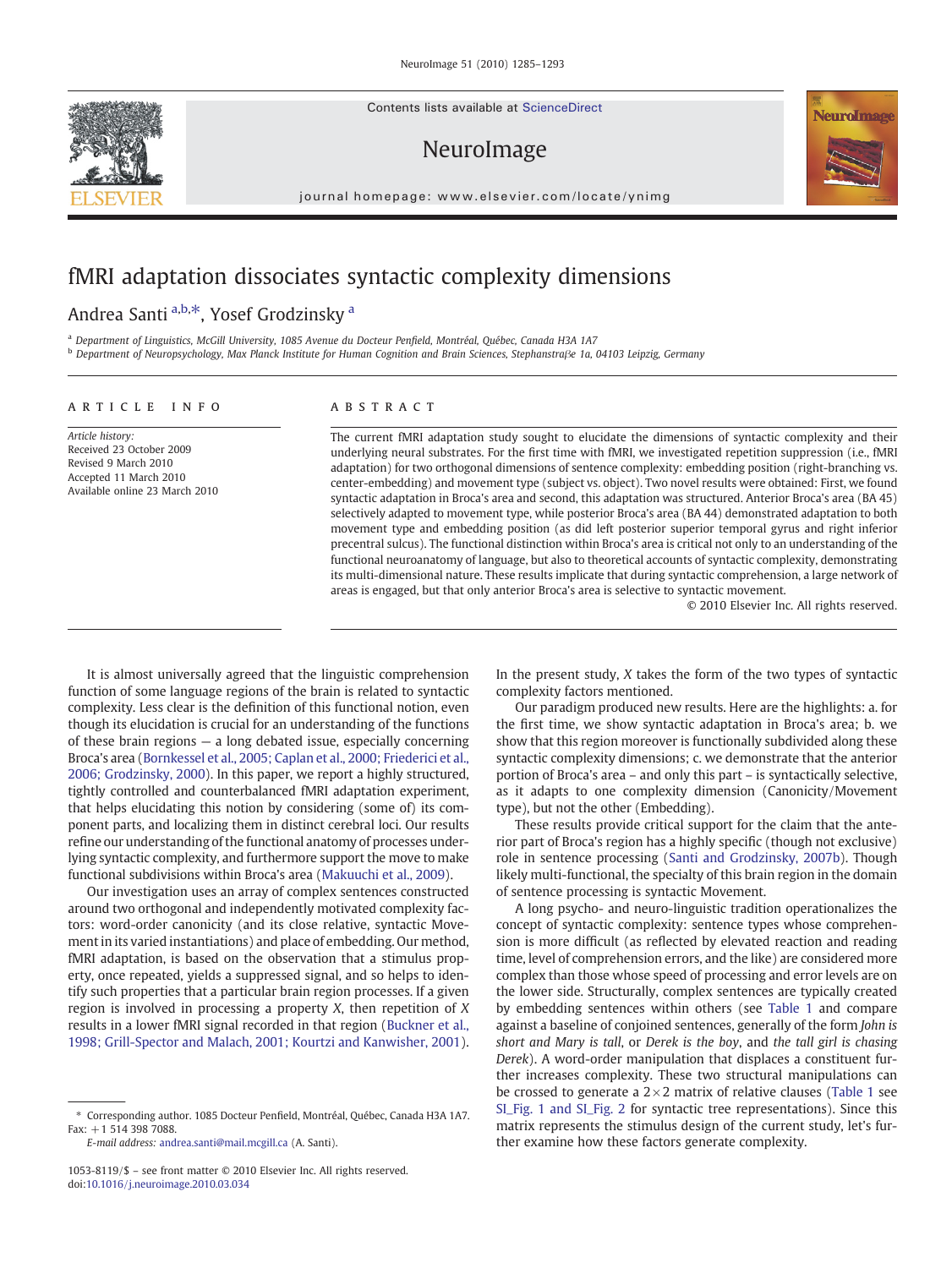#### <span id="page-1-0"></span>Table 1

Blue denotes relative clause and red the matrix clause (relative clause excluded).

|                 | "Canonical" word-order (Subject Movement)                            | "Non-Canonical" word-order (Object Movement)                          |
|-----------------|----------------------------------------------------------------------|-----------------------------------------------------------------------|
| <b>CE</b>       | $I. < CE. -MOV>$                                                     | II. $CE$ , $+MOV$                                                     |
|                 | The boy [who $\frac{1}{\sqrt{2}}$ is chasing the tall girl] is Derek | The boy [who the tall girl is chasing $\bullet$ ] is Derek            |
| $\overline{RB}$ | III. $RB$ . $-MOV$                                                   | IV. $RB + MOV$                                                        |
|                 | Derek is the boy [who $\frac{1}{\sqrt{2}}$ is chasing the tall girl] | Derek is the boy [who the tall girl is chasing $\frac{1}{\sqrt{2}}$ ] |

Sentence Stimuli: CE: Center-Embedded relative clauses; RB: Right-Branching relative clauses; MOV: Movement.

Embedding: embedded relative clauses (blue lowered script) that modify the subject of the (red) main clause (top row) intervene between the main subject and its predicate, which maintain an agreement dependency (in person, gender, and number). Such sentences are more difficult to process than those in which the (blue) relative modifies the object (bottom row) and the agreement relation within the (red) main clause is between adjacent elements ([Blaubergs and](#page-7-0) [Braine, 1974; Miller and Isard, 1964\)](#page-7-0).

Canonicity/movement: in all the sentences in Table 1, there must be a link between the boy (the relative head), who (the relative pronoun), and the empty position "\_" to guarantee that we interpret the boy as chaser in I and III, and as chasee in II and IV. This link is short in the left column sentences where the boy, the main subject, which is modified by the relative clause, also functions as the subject of the relative itself (in which "\_\_" precedes the embedded verb) and where the surface order of roles <chaser,chasee> is as in a "canonical" active sentence. However, in the right column sentences, where "canonicity" is reversed, with a surface order of  $<$ chasee,chaser $>$ , the link between the boy (the relative head), who (the relative pronoun), and the empty position "\_" is long. Indeed, the sentences in the left column are easier to process than those in the right column ([Ford, 1983; King and](#page-7-0) [Just, 1991; Traxler et al., 2002, 2005](#page-7-0)). This is a Movement type (or  $\pm$ "Canonicity") contrast. We mention both perspectives on this contrast merely because this particular experiment is not designed to distinguish between them.

Note that Table 1 features an embedded clause in both rows, and a Movement relation in both columns (annotated by a line). Each of these dimensions, then, distinguishes a type – Movement type in the columns, and Embedding type in the rows. Movement in the left column (I, III) is "string-vacuous" (i.e., it does not lead to overt changes of word-order), which preserves the Movement contrast in the present context. The complex theoretical considerations that lead to the postulation of Movement even when there are no overt consequences are orthogonal to the question we are asking. In the constructions we use, such movement may in fact have no processing consequences: the proximity of the thematic assignee (the boy who is the chaser in I, III) to its assigner (is chasing) may enable direct assignment of the external thematic role. Yet this needn't concern us; we ask, rather, whether or not 2 central complexity factors can be teased apart. A "Movement type" (short subject vs. long object movement) distinction would therefore suffice for our purposes, which is how we refer to our column contrast.

This array is a compact 2-dimensional arrangement of 4 sentence types composed of identical sets of words, yet whose different syntactic properties result in different meanings. Further, these syntactic properties have processing ramifications: the position of the embedded clause within the matrix clause has a processing cost, as Center-Embedded sentences in the top row have been shown to be more complex than the Right-Branching ones in the bottom row [\(Blaubergs](#page-7-0) [and Braine, 1974; Miller and Isard, 1964\)](#page-7-0). If complexity works in the reverse direction (i.e., right-branching is more complex than centerembedding), as some have claimed [\(Gibson et al., 2005](#page-7-0)), our adaptation design will still be equally sensitive to this contrast as it does not make any assumption of directionality. Likewise, the greater extraction "distance" of object-extracted relatives compared to subjectextracted ones (left vs. right column) is also correlated with processing difficulty (there is a similar subject/object processing asymmetry in wh-questions [\(De Vincenzi, 1996; Frazier and d'Arcais, 1989\)](#page-7-0), suggesting that in general, movement from object position is more difficult to process than from subject position).

Psycholinguistically, then, both Embedding type and Movement type affect processing difficulty. Yet as Table 1 demonstrates, they are structurally orthogonal, providing a distinction for which any theory of sentence processing must take into consideration. Though there have been a number of past attempts to account for these complexity distinctions [\(Kimball, 1973; Miller and Chomsky, 1963\)](#page-8-0), a dominant current approach collapses both dimensions, ascribing them to differential demands made on Working Memory (WM; [Gibson, 1998; Miller](#page-7-0) [and Chomsky, 1963; Wanner and Maratsos, 1978](#page-7-0)). It contends that when a relative clause is Center-Embedded, it separates its head – the subject of the main clause (the boy, Table 1 top row) – from its predicate (is Derek), and that this separation interferes in the computation of the subject–verb agreement dependency, which in turn taxes WM, making more storage demands than in the Right-Branching case (Table 1 bottom row). In the  $\pm$  Movement contrast, the distance between the position where an element is pronounced (the boy, who) and where it is interpreted ("\_") for its semantic role with respect to the predicate is greater in object relatives (Table 1 right column) than in subject relatives, and thus imparts greater demands on WM. Neurological evidence is also said to converge on this account, as Broca's area is the brain region most implicated in imaging experiments on syntactic complexity (and particularly canonicity), and aspects of WM are housed in this anatomical locus [\(Braver et al., 1997; Druzgal and](#page-7-0) [D'esposito, 2001; Smith and Jonides, 1999\)](#page-7-0). It has for these reasons been claimed that WM demands are the underlying cause of these complexity effects [\(Caplan et al., 2000; Just et al., 1996; Stromswold](#page-7-0) [et al., 1996](#page-7-0)).

Yet, are these orthogonal dimensions separable neurologically? This is an important question, given the different structural configurations in the rows and columns of Table 1. This is a question that any account, including the WM approach, would like an answer to: an affirmative answer would force a modular theory, whereas a negative one would fortify the claim that the underlying cause of difficulty in processing embedding and movement is one and the same.

To date, no imaging study has attempted to unpack the 2 dimensions of complexity we discussed. Experiments have either varied one dimension while keeping the other constant [\(Ben-Shachar et al., 2003,](#page-7-0) [2004; Bornkessel et al., 2005; Caplan et al., 1999, 2000; Grewe et al.,](#page-7-0) [2005; Just et al., 1996; Stromswold et al., 1996\)](#page-7-0), or manipulated Movement in different ways [\(Ben-Shachar et al., 2003, 2004; Bornkessel](#page-7-0) [et al., 2005; Caplan et al., 1999, 2000; Grewe et al., 2005; Just et al.,](#page-7-0) [1996; Stromswold et al., 1996](#page-7-0)). Results of the latter experiments have been used to attribute a selective role for Broca's area in movement. The lesion-based literature, which inspired much of the imaging work, has for the most part varied a single complexity dimension, using the  $\pm$ Movement contrast to argue that Broca's aphasic patients are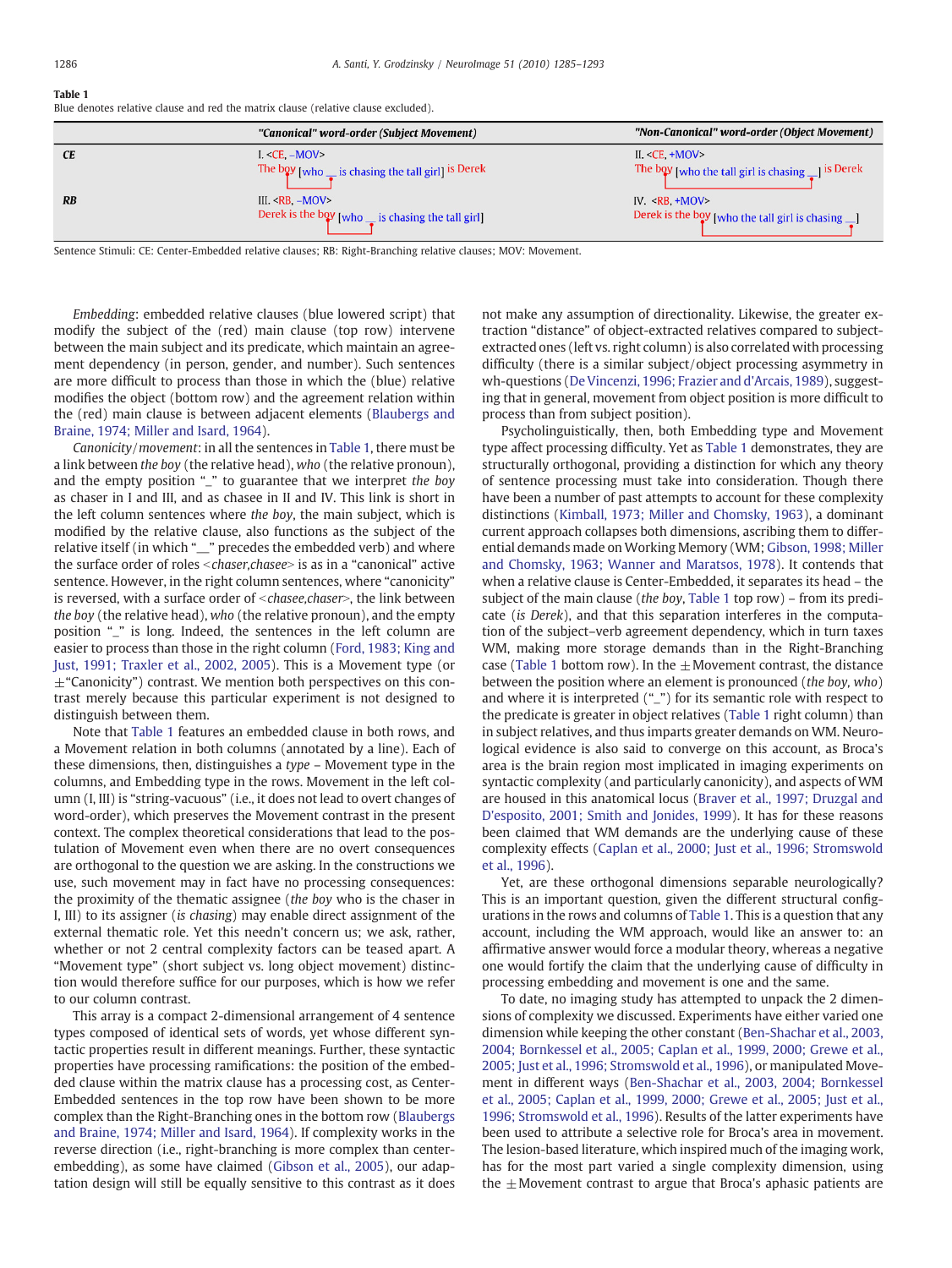<span id="page-2-0"></span>deficient in Movement ([Ansell and Flowers, 1982; Beretta et al., 2001;](#page-7-0) [Caplan and Futter, 1986; Friedmann and Shapiro, 2003; Grodzinsky,](#page-7-0) [1989, 2000; Sherman and Schweickert, 1989\)](#page-7-0).

Interestingly, lesion-studies that varied both dimensions suggest that a distinction may exist: a recent reanalysis of published comprehension data from 32 agrammatic Broca's aphasics distinguishes between the dimensions of complexity of relative clauses. Despite considerable individual variability, the Movement and Embedding dimensions are dissociable ([Drai and Grodzinsky, 2006; Drai et al.,](#page-7-0) [2001\)](#page-7-0), as a robust comprehension performance contrast across Movement types is evinced, but Embedding position by and large has no effect on comprehension [\(Ansell and Flowers, 1982; Beretta et al.,](#page-7-0) [2001; Caplan and Futter, 1986; Drai and Grodzinsky, 2006; Friedmann](#page-7-0) [and Shapiro, 2003; Grodzinsky, 1989, 2000; Sherman and Schweickert,](#page-7-0) [1989\)](#page-7-0) though see [\(Hickok et al., 1993\)](#page-8-0) for a somewhat different perspective. While not problem free, this work hints at the possibility of a neurological distinction among dimensions of complexity. Such a result, if obtained, would be of major theoretical significance, as it would lead to a more refined theory of sentence processing, and to a more detailed view of its neurological underpinnings.

No imaging study has attempted to distinguish between the two central dimensions of complexity, by pitting them against one another. Against this background, we designed the present fMRI adaptation study. In it, we provide a novel perspective on the neurological representation of syntactic complexity, by teasing apart the two complexity factors. The idea here is to test the uniformity of the cerebral representation of syntactic complexity through adaptation. A generic theory of complexity predicts no neurological distinction in adaptation patterns to both Embedding and Movement. A processing theory that does distinguish between sources of complexity opens the way for inquiries such as ours, that seek for a split in localization.

We turned to neural adaptation, which is induced by repetition [\(Buckner et al., 1998; Grill-Spector and Malach, 2001; Kourtzi and](#page-7-0) [Kanwisher, 2001\)](#page-7-0). Our experiment, modeled after a vision experiment by [Kourtzi and Kanwisher \(2001\),](#page-8-0) repeated sentences which were either the same or different along the two complexity dimensions featured in [Table 1.](#page-1-0) Each stimulus consisted of a 2-sentence sequence, which differed along zero, one, or two complexity dimensions. This resulted in a 2(movement type, embedding position)  $\times$  2(same, different) design. Thus, the first sentence was of the four types in [Table 1,](#page-1-0) and the second was either the same or different along each complexity dimension. This design produced four conditions (Fig. 1): sentence pairs can be a. Same Movement, Same Embedding  $(S_MS_E)$ ; b. Different Movement, Same Embedding (D<sub>M</sub>S<sub>E</sub>); c. Same Movement, Different



Fig. 1. Presents a graphical representation of the sentence pairs in each of the four conditions.

Embedding  $(S_M D_E)$ ; d. Different Movement, Different Embedding  $(D<sub>M</sub>D<sub>F</sub>)$ . We modeled our design after a vision study, while keeping in mind the fact that adaptation has been observed for 2-sentence pairs [\(Devauchelle et al., 2009\)](#page-7-0), and neural adaptation has been observed with sentences in general ([Dehaene-Lambertz et al., 2006; Devau](#page-7-0)[chelle et al., 2009; Noppeney and Price, 2004\)](#page-7-0).

Neural adaptation reduces the BOLD signal, and is expected in a given voxel whenever it considers the 2 sentences as Same. Therefore, if either or both complexity dimensions vary, signal intensity in conditions (b)–(d) relative to (a) would be lower. If, however, the brain makes complexity distinctions, adaptation patterns would differentiate the conditions.

# Materials and methods

# Subjects

Eighteen students from McGill University volunteered (11 females,  $\bar{x}$  = 23.78 years, range: 19–47 years). One of the subjects was excluded from the analysis due to low behavioral scores (70% overall and around 50% in certain conditions). All participants were right-handed by selfreport, native English speakers with normal hearing. Participants gave informed consent in accordance with the ethics committee of the Montreal Neurological Institute (MNI).

#### Stimuli

For each of the 4 conditions there were 48 unique sentences (see Supplementary information for a complete list of sentences) divided up over two runs. Given a coding error there were 49 trials of the  $D_MD_E$ condition, 47 of the  $D_MS_E$  condition, and 48 of the  $S_MS_E$  and  $S_MD_E$ conditions. Within each condition the possible order of sentence type was counterbalanced. Critically, all four conditions contain the same syntactic types, but the pairs of sentences within a trial were different (See Table 2). This means that any resulting activation distinctions across conditions cannot be attributed to different degrees of syntactic difficulty across conditions since each of them contained identical syntactic types that simply varied in their sequencing within the sentence pairs of each trial. Furthermore, given that there were no differences in task performance across the conditions, any argument about task complexity interacting with the conditions is diminished.

The recorded auditory sentences were on average 3274 ms long. Each trial began with one frame of silence (1800 ms) followed by a sentence (depending on sentence length there may be additional silence at the beginning), then 200 ms of silence, and then a second sentence (again, depending on sentence length there may be additional silence at the beginning). Compared to the first sentence, the second sentence had, either the same syntax (i.e.,  $S_M S_E$ ), a change to both Movement type and Embedding position (i.e.,  $D_M D_E$ ), a change in

Table 2

A schematic depiction of the counterbalancing of sentence orders in each condition where Subject (S), Verb (V), Object (O), and Noun (N).

|                       | <b>Movement type</b> |                                                                                                                                                                                                                                                                                                                                    |                                                                                                                                                                                                                                                                                                                         |  |  |
|-----------------------|----------------------|------------------------------------------------------------------------------------------------------------------------------------------------------------------------------------------------------------------------------------------------------------------------------------------------------------------------------------|-------------------------------------------------------------------------------------------------------------------------------------------------------------------------------------------------------------------------------------------------------------------------------------------------------------------------|--|--|
| position<br>Embedding | Same                 | Same<br>$S_M S_F$<br>$\leq$ CE. -MOV>. $\leq$ CE. -MOV>.<br>$\leq$ CE, +MOV>, $\leq$ CE, +MOV><br>$\langle$ RB, -MOV>, $\langle$ RB, -MOV>                                                                                                                                                                                         | Different<br>$D_M S_F$<br>$\leq$ CE. -MOV>. $\leq$ CE. +MOV><br>$\leq$ CE, +MOV>, $\leq$ CE, -MOV><br>$\langle$ RB, -MOV>, <rb, +mov=""></rb,>                                                                                                                                                                          |  |  |
|                       | Different            | $\langle$ RB, +MOV>, <rb, +mov=""><br/><math>S_{M}D_{F}</math><br/><math>\leq</math>CE -MOV&gt; <math>\leq</math>RB -MOV&gt;<br/><math>\leq</math>CE +MOV&gt;, <math>\leq</math>RB +MOV&gt;<br/><math>\langle</math>RB, -MOV&gt;, <math>\langle</math>CE, -MOV&gt;<br/><math>\langle</math>RB, +MOV&gt;, <ce, +mov=""></ce,></rb,> | $\langle$ RB, +MOV>, <rb, -mov=""><br/><math>D_M D_F</math><br/><math>\leq</math>CE, -MOV&gt;, <math>\leq</math>RB, +MOV&gt;<br/><math>\leq</math>CE, +MOV&gt;, <math>\leq</math>RB, -MOV&gt;<br/><math>\langle</math>RB, -MOV&gt;, <ce, +mov=""><br/><math>\langle</math>RB, +MOV&gt;, <ce. -mov=""></ce.></ce,></rb,> |  |  |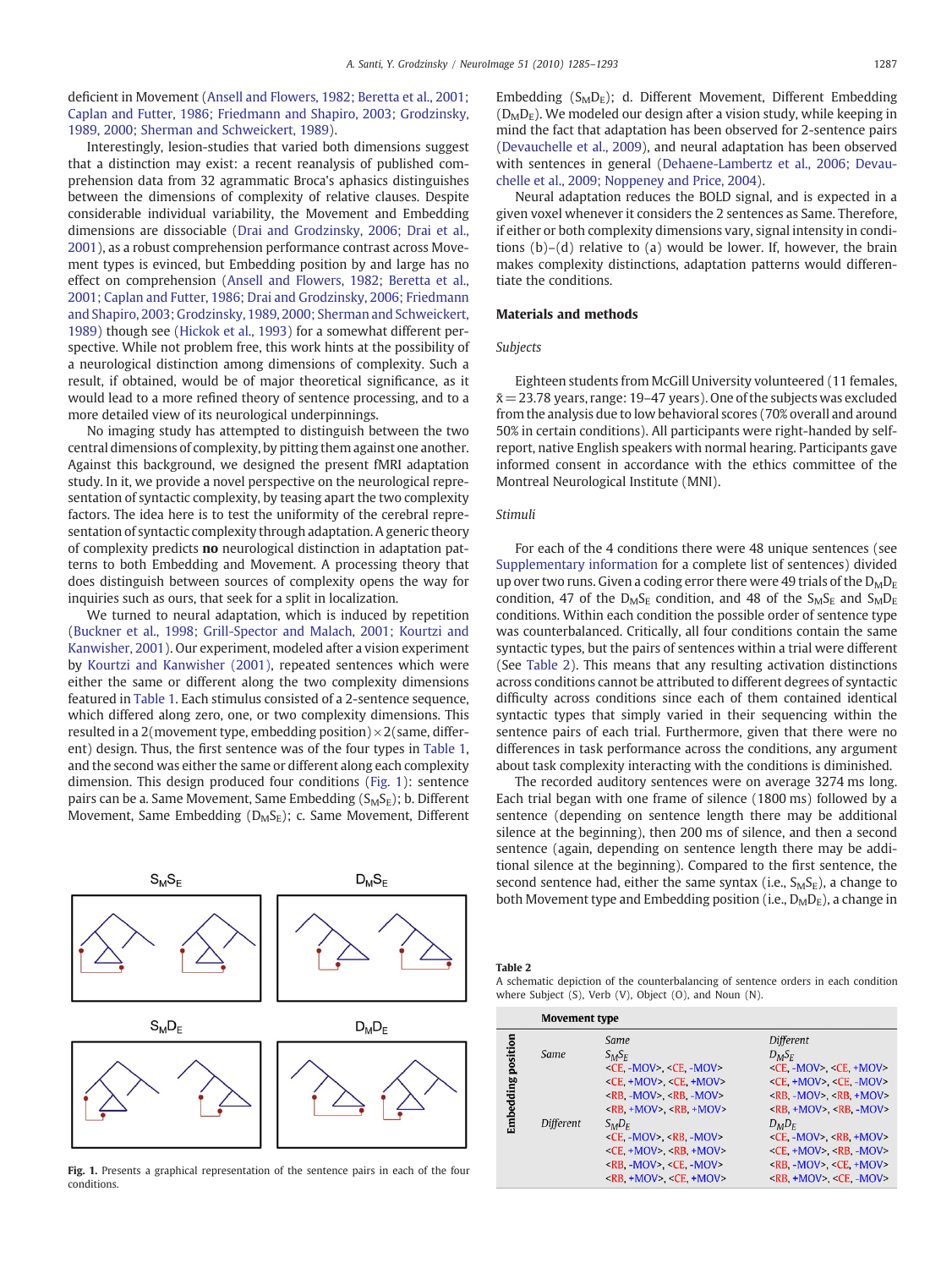embedding position only (i.e.,  $S_{M}D_{E}$ ), or a change in Movement type only (i.e.,  $D_MS_F$ ). The second sentence of each pair in a trial contained identical lexical items, with the exception that one or two of the nouns changed, as demonstrated in (i) and (ii) for an  $S_{M}S_{E}$  condition (the changed noun is marked in bold). The subjects' task was to identify whether 1 or 2 nouns changed from the first to the second sentence of every trial. Half of the stimuli had a 1 noun change and half had a 2 noun change. When there was a one noun change it could be to any of the three nouns. When there was a two noun change, the noun within the relative was changed as well as either the proper name or the head of the relative. In this way, the two sentences always differed in meaning to some extent. Additionally, in the conditions that contained Movement ( $D_MS_E$ ,  $D_MD_E$ ) (most of) the sentences differed in thematic labeling, given that in one sentence the moved NP (e.g. the boy) was the agent and in the other it was the patient. In the conditions that contained Embedding ( $D_M D_E$ ,  $S_M D_E$ ) sentence meaning was also affected, albeit in a way that is more difficult to quantify: the semantic difference between (Derek is the boy who is chasing the tall girl) and (The boy who is chasing the tall girl is Derek) is better appreciated by considering that they each serve as an answer to a different question: "Who is the boy?" for the former, and "Who is Derek?" for the latter.

Following the second sentence, the subject was given 1300 ms of silence to respond. A 500 ms tone was played to indicate the end of the trial and that they should make a response by this time (see [Fig. 5](#page-6-0) for a representation of the trial dynamics).

i. The waitress [who the lawyer is smiling at \_] is Dianna

ii. The **witness** [who the lawyer is smiling at  $\Box$ ] is Dianna

Given that there were two sentences per trial, it was not possible to directly assess comprehension. Our task may have an inherent bias, which is, crucially, a conservative one: if participants try to avoid comprehension, and instead scan the sequence of nouns heard in order to carry out this task, they would do so across all conditions. As a consequence, no structurally selective results are ever predicted. And still, our quest and main result demonstrates selective adaptation (see [Results\)](#page-4-0). Furthermore, it seems unlikely that suppressing most of the words on the way, and retaining only the nouns, would be more efficient or easier.

### fMRI parameters

Image acquisition was performed with a 1.5 T Siemens SonataVision imager at the MNI in Montréal, Canada. A localizer was performed followed by whole-brain T1-weighted imaging for anatomical localization ( $256 \times 256$  matrix; 160–176 continuous 1.00 mm sagittal slices). Each functional volume was acquired with a  $64\times64$  matrix size and a total volume acquisition time of 1800 ms. Each imaging run produced 582 acquisitions of the brain volume (20, 5 mm thick slices, AC–PC plane; TE = 50 ms; TR = 1800 ms; FA =  $40^{\circ}$  FOV =  $320 \times 320$  mm).

#### fMRI procedure

One to two days prior to MRI scanning the subject came into the lab and they were provided with task instructions and given a short practice session. This practice session provided an opportunity to address any questions or concerns participants may have about the task, or otherwise, prior to them being inside the imaging machine. On the day of MRI scanning the subject was positioned on the bed of the MRI machine. An air-vacuum pillow was used to minimize head movement. Stimuli were presented through high quality pneumatic-based headphones (Silent Scan 3100 System, Avotec Inc.) that attenuated surrounding noise by ∼30 dB. The session began with a short practice run of 8 sentences. The practice run provided an opportunity to confirm that the volume was adequate and that all equipment was properly connected, in addition to giving the subject a chance to warm up to the task. The subject then performed the task across two runs of stimuli with a high-resolution anatomical scan acquired between the two functional runs.

Stimuli were presented in a rapid event-related design. Additional null frames to the one presented at the beginning of every trial were included and were used to jitter stimulus onset. There were a total of 100 additional null frames that were presented individually or in multiples of the TR (i.e., in multiples of 2–8 frames). The duration and positioning of null frames as well as condition order across a run was optimized by using the Linux program Optseq [\(http://surfer.nmr.](http://surfer.nmr.mgh.harvard.edu/optseq/) [mgh.harvard.edu/optseq/](http://surfer.nmr.mgh.harvard.edu/optseq/)). Presentation order of the runs was counterbalanced across subjects.

# Behavioral data analysis

The behavioral percent correct comprehension data were averaged across runs and was then submitted to a  $2(\pm)$  Same Movement)  $\times$  2  $(\pm)$  Same Embedding) repeated measures ANOVA in SPSS.

#### fMRI data analysis

Statistical fMRI analyses were performed with Brainvoyager QX v1.7 software [\(Goebel et al., 2006](#page-7-0)). The data were slice-scan time corrected (sinc interpolation), motion corrected, and had linear trends removed. The first two frames of silence (of a sequence of 7) in each run were excluded from the analysis due to saturation of the BOLD effect. The functional data was coregistered to the anatomical data through a two step process. An initial alignment was performed based on position information contained in the header of the functional and anatomical files, followed by a fine-tuning alignment based on intensity correlation between the functional (inverted intensities values were used) and anatomical data in order to compensate for any head motion between the acquisition of the anatomical and the functional. In cases where the fine-tuning alignment did not produce an optimal alignment, minor manual adjustments were made. The individual functional and anatomical data was transformed into Talairach space and the Talairached functional data were processed with a Gaussian spatial filter (FWHM $= 8$  mm).

Statistical analyses were based on the General Linear Model. Given that a rapid event-related design was used, the hemodynamic response function (HRF) of one condition overlapped with another and a deconvolution analysis was used to determine the signal associated with each condition. This analysis presents an advantage over the typical convolution based GLM analysis, since it makes no assumptions about the shape of the hemodynamic response function. The deconvolution was performed over 11 scans from stimulus onset (i.e., 11 predictors per condition) for each of the four experimental conditions. Stimulus onset was taken as the beginning of the first frame following the 1800 ms of silence in a trial. Since sentence length varied, there was a variable amount of silence at the beginning of the stimulus (equivalent to 3500 ms-sentence length). Since adaptation should not occur until the second sentence of a trial the timepoints that entered into the contrast were those of the second half of the deconvolution and surrounding the peak. Specifically the time points corresponding to the scans 7–9 (of 1–11) were used in each contrast. There is evidence that adaptation, at least behaviorally, occurs by the second sentence and then plateaus ([Devauchelle et al., 2009\)](#page-7-0).

#### Conjunction of contrasts

The contrasts that entered into a conjunction analysis to isolate regions only responsive to movement type were the following: (1)  $D_M D_E - S_M S_E$ , (2)  $D_M D_E - S_M D_E$ , (3)  $D_M S_E - S_M S_E$ , and (4)  $D_M S_E S<sub>M</sub>D<sub>E</sub>$ . In each of these contrasts a condition with movement type remaining the same ( $S_{M}D_{E}$  and  $S_{M}S_{E}$ ) is being subtracted from one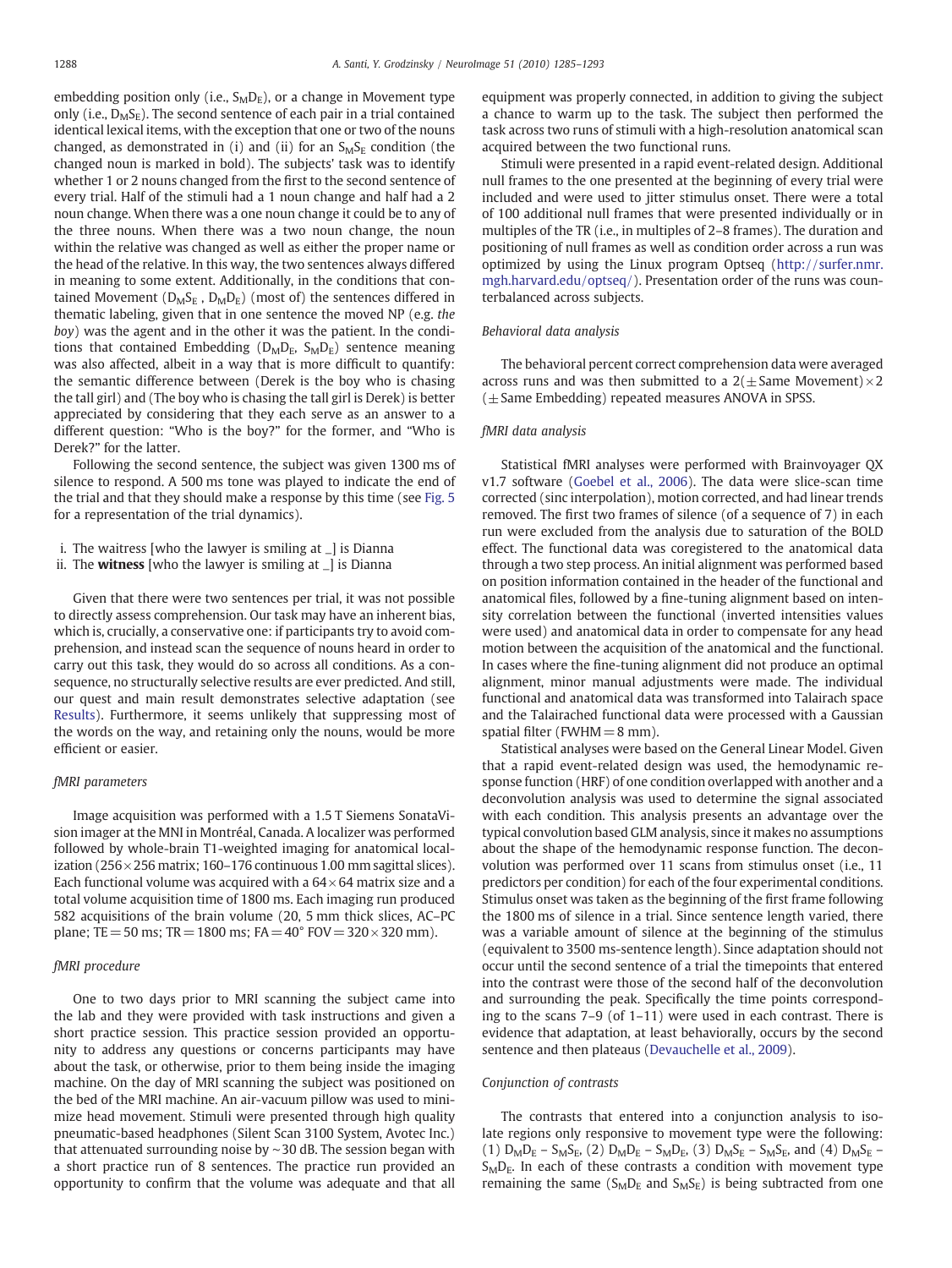<span id="page-4-0"></span>where it changes ( $D_MS_E$ ,  $D_MD_E$ ). A region specific to movement type should only reduce fMRI activation when movement type remains unchanged (i.e. adapt). It should not distinguish between embedding position changing or remaining the same.

A conjunction of the following contrasts was used to see if any areas were responsive to embedding position only, although there is no theory, of which we are aware, that would make such a prediction: (1)  $D_M D_E - S_M S_E$  (2)  $D_M D_E - D_M S_E$ , (3)  $S_M D_E - S_M S_E$ , and (4)  $S_M D_E$  –  $D<sub>M</sub>S<sub>E</sub>$ . The logic here is the same as in the above conjunction.

Lastly, a conjunction of the following contrasts was used to determine which areas are responsive to both embedding position and movement type: (1)  $D_M D_E - S_M S_E$  (2)  $S_M D_E - S_M S_E$  and (3)  $D_M S_E$  – S<sub>M</sub>S<sub>E</sub>. When either (or both) the position of embedding or the type of movement changes ( $S_M D_E$ ,  $D_M S_E$ ) the activation should be higher than when both are held constant. Hence, the identical condition in which both embedding type and movement type is the same is subtracted from those conditions in which one or both factors change. So long as there is a change to a property that the region is sensitive to it may be released from the repetition suppression.

Notice, that these contrasts do not distinguish identity or difference between members of a pair in terms of syntax and semantic composition. It is impossible to change the syntax and maintain semantic composition constant, however the conditions do keep lexical semantics constant.

Any overlap between areas that adapt to both syntactic variables and those that adapt to only one syntactic variable is indicative of an area that adapts to both but is adapting more strongly to one over the other.

Random effect group maps corrected for serial correlations underwent a conjunction analysis and thresholded at the voxel-wise p-value  $p<$ .05 and cluster thresholded at  $p<$ .05 to correct for multiple-comparisons and for positive betas only. Given that the voxel-wise p-value of .05 is performed for the intersection of 3 or 4 maps, the probability that any voxel in the conjunction analysis is due to chance is actually much lower. Given the dependence between some of the contrasts, a calculation is not straightforward. However, in the case of the 4 contrast conjunction, 2 contrasts are independent, thus, the probability for all 4 is lower than the .0025 associated with only these 2 contrasts. To confirm the reliability of the results we also looked at less stringent voxel-wise thresholds ( $p<1$ , although not significant). Two methods are available for calculating conjunction analyses with a random effects model in BV: (I) random effect statistic calculated on the conjunction of contrasts based on their beta values or (II) conjunction of the random effect statistic of each contrast. Given the more conservative nature of (II) we chose this method.

#### Cytoarchitectonic probability calculations

For activation clusters that appeared within the left Inferior Frontal Gyrus (IFG), the probability that these clusters were within BA 44 and/or 45 was calculated using the probability maps of [Amunts et al.](#page-7-0) [\(1999](#page-7-0); [http://www.bic.mni.mcgill.ca/cytoarchitectonics/\)](http://www.bic.mni.mcgill.ca/cytoarchitectonics/). The probability calculations required a 5-step process: (I) Extract Talairach coordinates for all voxels within a cluster (II) Convert the coordinates to MNI coordinates using the matlab script tal2mni [\(http://imaging.mrc-cbu.cam.ac.uk/imaging/MniTalairach](http://imaging.mrc-cbu.cam.ac.uk/imaging/MniTalairach)) as the [Amunts et al. \(1999\)](#page-7-0) map is in the MNI coordinate system and ours are in [Talairach and Tournoux \(1988\)](#page-8-0) , (III) Convert the MNI world coordinates to voxel coordinates of the MINC files (with respect to the probability maps of BA44 and BA45 that are within MNI space), (IV) Extract probability values from the voxels within the probability maps, and (V) average all values within a cluster to obtain the final number. Since the values represent the number of subjects with overlapping cytoarchitectonic areas at any particular voxel, the average value was divided by the number of brains used in generating the cytoarchtectonic maps (i.e., 10) and multiplied by 100%.



Fig. 2. Presents the mean percent correct responses  $+$  s.e.m for each condition.

### Results

# Behavioral

The subjects performed the task well without being at ceiling, as each condition had an average accuracy around 90% (see Fig. 2). There was a significant main effect of Embedding ( $F(1, 16) = 5.38$ ,  $p = 0.034$ ), due to Same Embedding having a higher mean percentage correct than Different Embedding. There was no main effect of Movement, which is most likely due to more variability in the movement contrast, given the two contrasts are of almost equal magnitude  $-\big(\begin{array}{cc} S_M-D_M \end{array}\big) \left( S_E - D_E \right) = 0.062\%$ . Given the task involves a response to a comparison between two sentences rather than a single one, there is no theoretical motivation to measure reaction time data.

# fMRI

The search for clusters that adapt to Movement and to Embedding was carried out through the calculation of contrasts, and conjunction analyses (see [Materials and methods](#page-2-0) for further elaboration). We report the following results:

#### The anterior LIFG (BA 45) adapted to Movement but not Embedding

This cluster was discovered through a conjunction of contrasts between Same Movement and Different Movement conditions. That is, contrasts between conditions that contained sentence pairs that were the Same on the Movement dimension, and conditions that were Different on this dimension. In each contrast, then, a Same Movement condition (namely,  $S_{M}D_{E}$  and  $S_{M}S_{E}$ ) was subtracted from a Different Movement condition ( $D_MS_E$  and  $D_MD_E$ ; Table 3, [Fig. 3](#page-5-0)). The absence of adaptation to Embedding is not an issue of cluster thresholding, as there were no clusters of any size in BA45. Furthermore, a less conservative 2 (+/ $-$  Same Movement) × 2(+/ $-$  Embedding) ANOVA

Table 3

A summary of the fMRI adaptation results indicating each cluster's anatomical landmark, hemisphere, mean Talairach coordinate, Brodmann area (BA), and volume in mm<sup>3</sup>.

| Landmark                                              | Hemisphere | Talairach<br>coordinates<br>(x, y, z) | <b>BA</b> | Volume<br>$\rm (mm^3)$ |  |  |  |
|-------------------------------------------------------|------------|---------------------------------------|-----------|------------------------|--|--|--|
| Adaptation to movement type and embedding position    |            |                                       |           |                        |  |  |  |
| Inferior frontal gyrus/inferior<br>precentral sulcus  | Left       | $-41, 10, 31$                         | 44/6/8    | 5563                   |  |  |  |
| Inferior precentral sulcus                            | Right      | 48, 20, 36                            | 6/9       | 2146                   |  |  |  |
| Superior temporal gyrus                               | Left       | $-52, -34, 2$                         | 21/22     | 2378                   |  |  |  |
| Adaptation to movement type<br>Inferior frontal gyrus | Left       | $-48, 29, 15$                         | 45        | 857                    |  |  |  |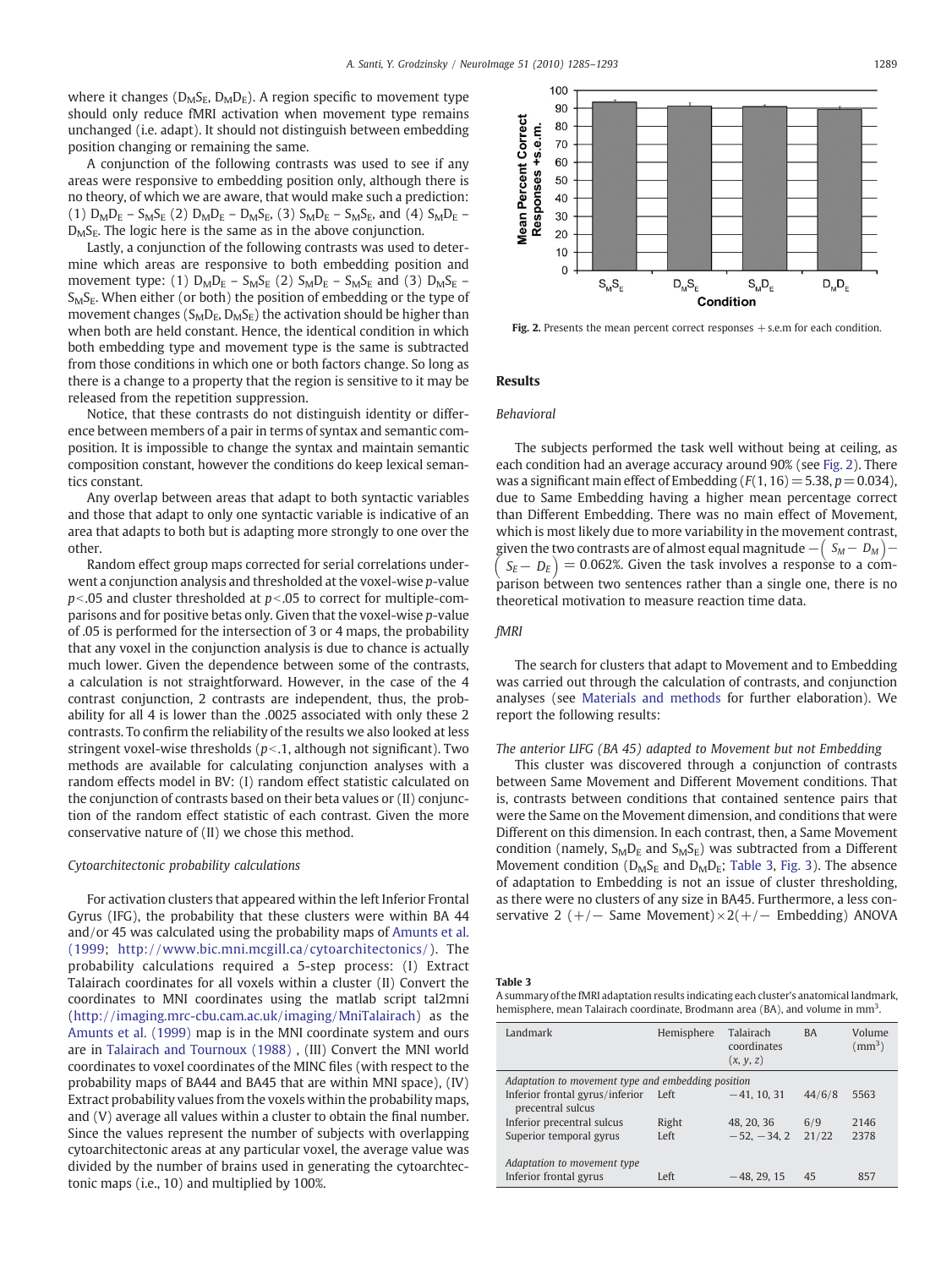<span id="page-5-0"></span>

Fig. 3. Presents the clusters of adaptation in the left inferior frontal gyrus (IFG; Broca's area) overlaid on a group average MRI. The anatomical locations are presented sagitally and axially. The pink color corresponds to those areas that adapted to both movement type and embedding position, the red color corresponds to those areas that adapted to movement type only. The clusters are thresholded at equivalent thresholds ( $p<0.05$  voxel-wise and  $p<0.05$  map corrected for multiple-comparisons). The deconvolution plots for areas that adapted to movement type only and both movement type and embedding position are presented as well.

analysis did not demonstrate a main effect of Embedding in this region, while it did clearly demonstrate a main effect of Movement.

# No region adapted to Embedding but not Movement

To seek for such a cluster, a conjunction of the following contrasts was used: (1)  $D_M D_E - S_M S_E$  (2)  $D_M D_E - D_M S_E$ , (3)  $S_M D_E - S_M S_E$ , and (4)  $S_M D_E - D_M S_E$ . The logic here is the same as in the above conjunction — subtract the conditions in which Embedding is Same cross the 2 sentences of each stimulus ( $S_MS_E$ ,  $D_MS_E$ ) from those in which it is Different ( $S_{M}D_{E}$ ,  $D_{M}D_{E}$ ). No current theory, of which we are aware, predicts that such a cluster be found.

Three distinct regions adapted to both Movement and Embedding  $$ posterior LIFG (BA44), the right inferior precentral sulcus (RiPS), and the left superior temporal gyrus (STG)

This was discovered through a conjunction of the following contrasts: (1)  $D_M D_E - S_M S_E$  (2)  $S_M D_E - S_M S_E$  and (3)  $D_M S_E - S_M S_E$ . When either (or both) the position of embedding or the type of movement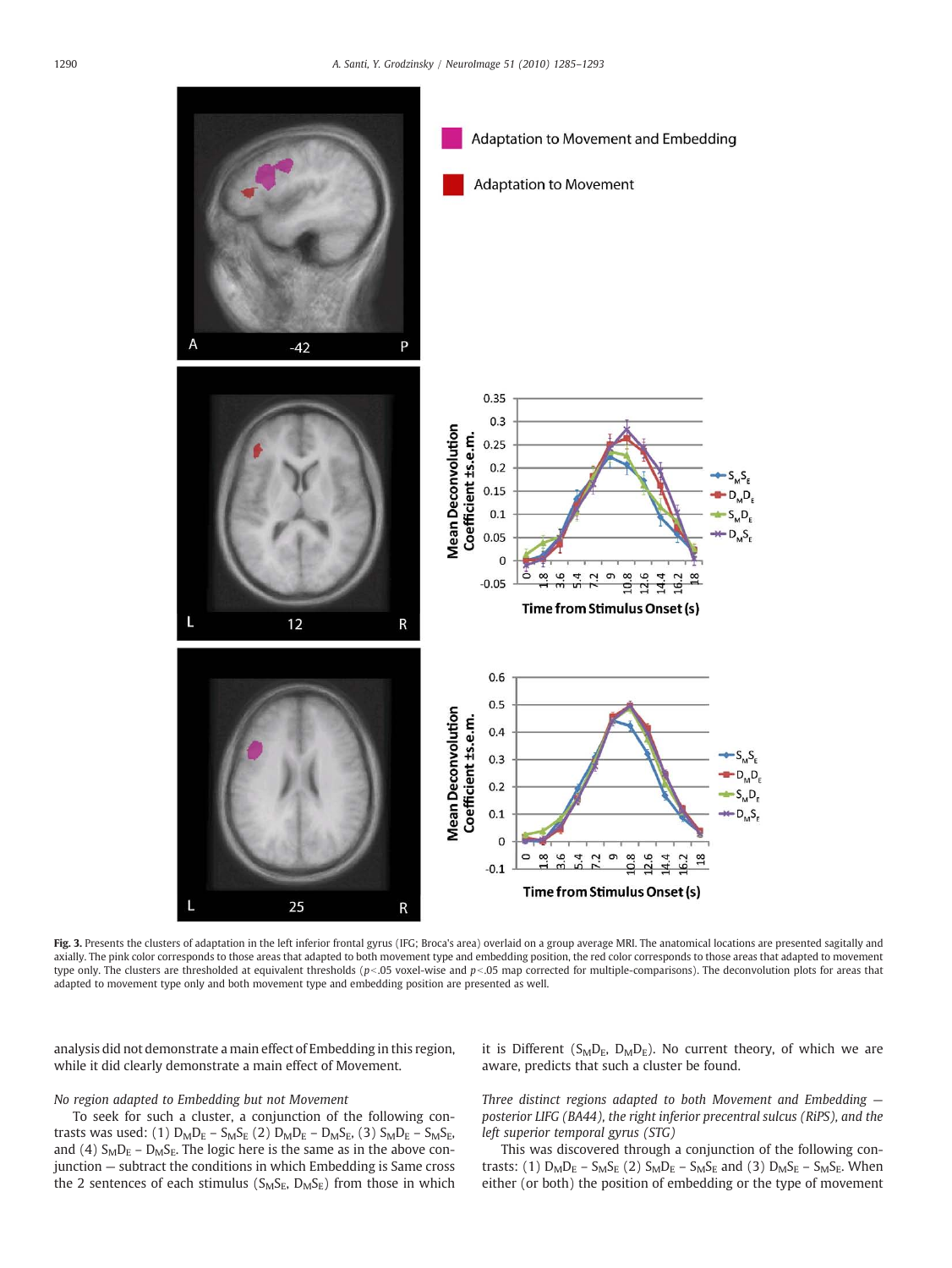<span id="page-6-0"></span>

Fig. 4. Presents the clusters of adaptation in the left superior temporal gyrus (STG; upper panel) and Right Inferior Precentral Sulcus (iPS; lower panel) overlaid on a group average MRI. The clusters are presented in sagittal and axial planes along with its deconvolution plot. The cluster is thresholded at  $p<0$  voxel-wise and  $p<0$  map corrected for multiplecomparisons.

changes ( $S<sub>M</sub>D<sub>E</sub>$ ,  $D<sub>M</sub>S<sub>E</sub>$ ) the activation should be higher than when both are held constant (see [Table 3,](#page-4-0) Fig. 4). Hence, the identical condition in which both embedding type and movement type is the same is subtracted from those conditions in which one or both factors change.

## Localization and separation of clusters

We used cytoarchitectonic probability maps from the Jülich Brain Mapping project as our reference for Broca's region (see [Materials](#page-2-0) [and methods](#page-2-0) for further elaboration). The Movement cluster in anterior LIFG had a 29% probability of being within BA45. This number is relatively high [\(Santi and Grodzinsky, 2007a\)](#page-8-0). The Movement + Embedding cluster in the posterior LIFG had a 17% probability of being within BA44 (see [Table 3](#page-4-0), Fig. 5). This cluster is quite large and extends beyond BA44. These two clusters had a small volume of overlap  $(47 \text{ mm}^3)$ . The overlap of these contrasts is indicative of an interaction, whereby the region is sensitive to both embedding position and movement type, but is more so to movement. Given the

small size of the volume, it does not require much discussion. Moreover, increasing the voxel-wise threshold  $(p<.1)$  did not diminish the distinction across Broca's area, rather both conjunctions simply produced larger clusters and consequently a larger area of overlap.

# Discussion

Our results present a highly structured picture: they suggest anatomical division of syntactic complexity, and specifically a functional parcellation of Broca's region along the two complexity dimensions. If decreased BOLD response to repeated percepts reflects the involvement of the adapted regions in processing, then left Brodmann Area 45 specializes in calculating Movement relations during sentence comprehension, whereas no particular brain area specializes in handling Embedding. Our results further suggest that a distinct set of brain areas participates in analyzing sentences that are syntactically complex along both dimensions (i.e., the left posterior STG, and to a lesser extent right iPS, and left Brodmann Areas 44/6/8). These are novel



Fig. 5. Presents the temporal dynamics of each trial. Positions of the three scans, relative to the trial, that were utilized in the analysis are also presented.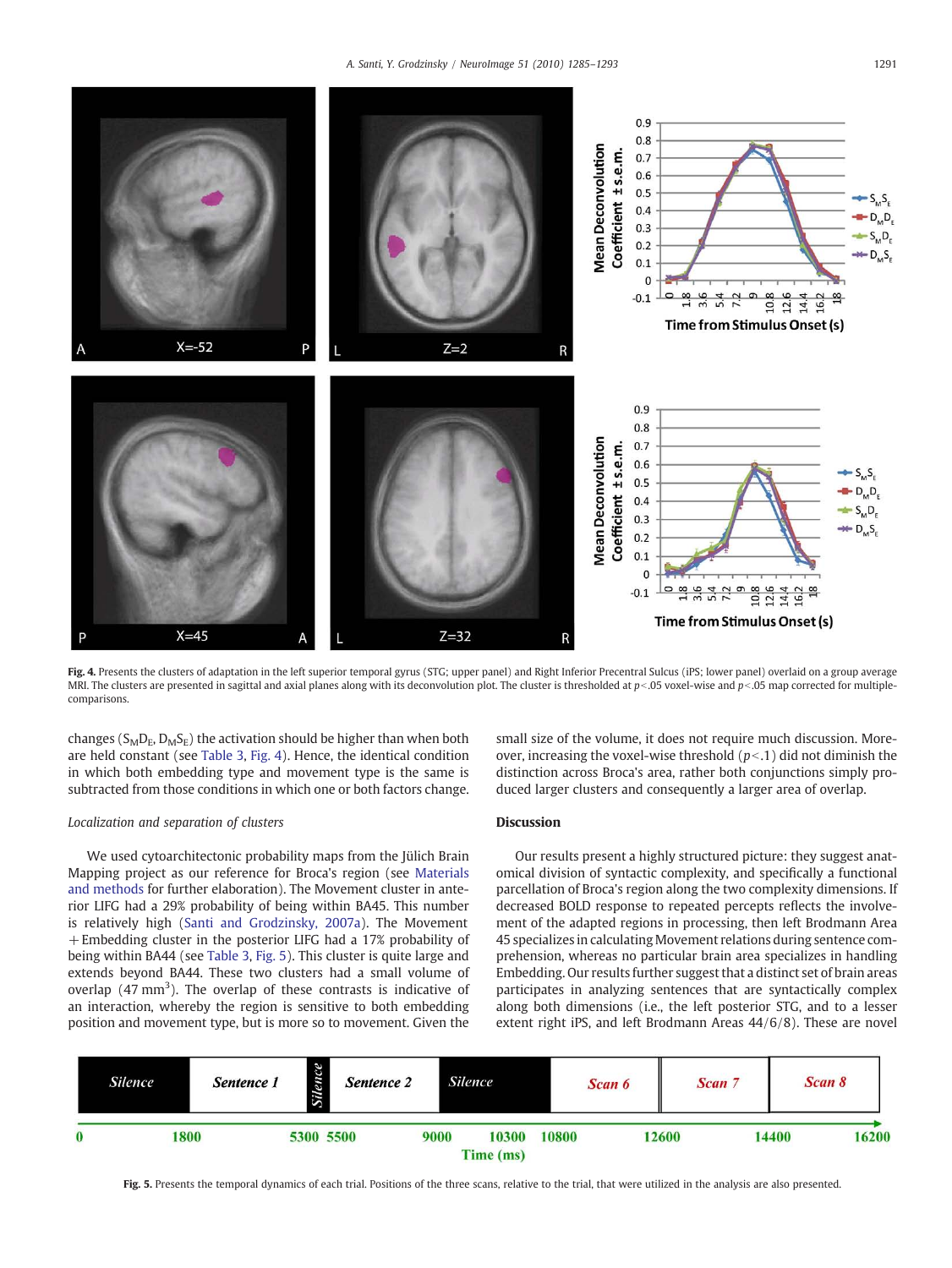<span id="page-7-0"></span>results that contribute to a more detailed and precise brain map of the language faculty, mainly by showing that Broca's region is not linguistically monolithic and that syntactic complexity is not a uniform notion. The results cannot be attributed to lexical semantics, since lexical items were equally consistent across all conditions that were contrasted to one another in testing for adaptation (i.e., a decreased signal). We note that it is possible however, that the left posterior STG, right iPS and left BA 44/6/8 were adapting to sentence-level (compositional) semantics since sentential meaning was preserved more in the identical condition than the other three conditions (it is impossible to preserve compositional semantics given the syntactic modifications under investigation). Such an account, importantly, cannot be given to the main result — the Movement-selectivity in adaptation of BA45. A meaning difference between the 2 members of the sentence pair exists in both complexity dimensions, and hence on the semantic account, a meaning difference within a stimulus — whether induced by Movement or Embedding, should lead to an effect. The observed selectivity is therefore incompatible with a semantic composition explanation.

An alternative view is to recast the neural dissociation between these two syntactic factors, in BA45, in semantic terms. The movement conditions ( $D_MS_E$ ,  $D_MD_E$ ) contained pairs of sentences that had an NP moved from subject position in one case and from object position in the other. This resulted in different pairings between the theta roles and the NPs. For example, the  $D_MS_E$  condition contained a sentence with subject movement (see I in [Table 1\)](#page-1-0), where the boy was the agent, and a sentence with object movement (see II in [Table 1\)](#page-1-0), where the boy was the patient. On this view (proposed by an anonymous reviewer whom we thank), the current experiment cannot unpack sameness of gap position from thematic labeling of the NPs as the reason for the observed effect. This view should be considered against the fact that all conditions contained meaning differences (see [Mate](#page-2-0)[rials and methods](#page-2-0) section) — the Embedding conditions also contained a meaning difference, which was distinct from the meaning difference in the Movement conditions. Either way, the critical point here, whether described in terms of semantics or syntax, is that BA45 demonstrates clear selectivity.

Moreover, the results are in line with some previous syntactic results: studies that contrasted Movement with other intra-sentential dependency relations, in English, singled out left BA 45 ([Santi and](#page-8-0) [Grodzinsky, 2007a, b\)](#page-8-0) and a study that contrasted long distance object and short distance subject movement, in German, found activation at the border between BA44 and BA45 and at the border between the precentral and inferior frontal sulci (Fiebach et al., 2005). Though these studies showed that this region is not generally sensitive to syntactic dependencies, neither the current study nor previous ones precisely identify which aspect of this complex movement operation is responsible.

Finally, it is important to note that some earlier syntactic adaptation experiments obtained very different – and disparate – results. Thus one study found adaptation in the left anterior temporal pole [\(Noppeney and Price, 2004\)](#page-8-0) whereas another homes in on the posterior superior temporal gyrus (Dehaene-Lambertz et al., 2006; Devauchelle et al., 2009). The results of these studies did not overlap, and none, moreover, found adaptation in Broca's area. The underlying reason for this disjointed picture has to do with the contrasts and the tasks used (see SI\_Discussion).

In summary, the current study demonstrates that not all dimensions of syntactic complexity are treated equally in the brain. Distinctions are made along an anterior-to-posterior direction, with anterior aspects being selective to movement and posterior aspects demonstrating a general sensitivity to syntax. A structured brain map for aspects of syntax thus emerges. Importantly, our results do not exclude a relation between these brain areas and other cognitive or linguistic functions. They only indicate the manner in which each is involved in the processing of complex sentences.

# Acknowledgments

This work was supported by a Canada Research Chairs grant, by a SSHRC standard grant, and by NIH grant DC000494 (YG), and a Natural Sciences and Engineering Research Council (NSERC) scholarship, and Lloyd Carr-Harris Fellowship (AS).

# Appendix A. Supplementary data

Supplementary data associated with this article can be found, in the online version, at doi:10.1016/j.neuroimage.2010.03.034.

# References

- Amunts, K., Schleicher, A., Börgel, U., Mohlberg, H., Uylings, H.B.M., Zilles, K., 1999. Broca's region revisited: cytoarchitecture and intersubject variability. J. Comp. Neurol. 412, 319–341.
- Ansell, B.J., Flowers, C.R., 1982. Aphasic adults' use of heuristic and structural linguistic cues for sentence analysis. Brain Lang. 16, 61–72.
- Ben-Shachar, M., Hendler, T., Kahn, I., Ben-Bashat, D., Grodzinsky, Y., 2003. The neural reality of syntactic transformations: evidence from functional magnetic resonance imaging. Psychol. Sci. 14, 433–440.
- Ben-Shachar, M., Palti, D., Grodzinsky, Y., 2004. Neural correlates of syntactic movement: converging evidence from two fMRI experiments. NeuroImage 21, 1320–1336.
- Beretta, A., Schmitt, C., Halliwell, J., Munn, A., Cuetos, F., Kim, S., 2001. The effects of scrambling on Spanish and Korean agrammatic interpretation: why linear models fail and structural models survive. Brain Lang. 79, 407–425.
- Blaubergs, M.S., Braine, M.D.S., 1974. Short-term memory limitations on decoding selfembedded sentences. J. Exp. Psychol. Gen. 102, 745–748.
- Bornkessel, I., Zysset, S., Friederici, A., Von Cramon, D.Y., Schlesewsky, M., 2005. Who did what to whom? The neural basis of argument hierarchies during language comprehension. Neuroimage 26, 221–233.
- Braver, T.S., Cohen, J.D., Nystrom, L.E., Jonides, J., Smith, E.E., Noll, D.C., 1997. A parametric study of prefrontal cortex involvement in human working memory. Neuro-Image 5, 49–62.
- Buckner, R.L., Goodman, J., Burock, M., Rotte, M., Koustaal, W., Schacter, D., Rosen, B., Dale, A., 1998. Functional-anatomic correlates of object priming in humans revealed by rapid presentation event-related fMRI. Neuron 20, 285–296.
- Caplan, D., Futter, C., 1986. Assignment of thematic roles to nouns in sentence comprehension by an agrammatic patient. Brain Lang. 27, 117–134.
- Caplan, D., Alpert, N., Waters, G., 1999. PET studies of syntactic processing with auditory sentence presentation. NeuroImage 9, 343–351.
- Caplan, D., Alpert, N., Waters, G., Olivieri, A., 2000. Activation of Broca's area by syntactic processing under conditions of concurrent articulation. Hum. Brain Mapp. 9, 65–71.
- De Vincenzi, M., 1996. Syntactic analysis in sentence comprehension: effects of dependency types and grammatical constraints. J. Psycholinguist. Res. 25, 117–133.
- Dehaene-Lambertz, G., Dehaene, S., Anton, J.-L., Campagne, A., Ciuciu, P., Dehaene, G., Denghien, I., Jobert, A., LeBihan, D., Sigman, M., Pallier, C., Poline, J.-B., 2006. Functional segregation of cortical language areas by sentence repetition. Hum. Brain Mapp. 27, 360–371.
- Devauchelle, A., Oppenheim, C., Rizzi, L., Dehaene, S., Pallier, C., 2009. Sentence syntax and content in the human temporal lobe: an fMRI adaptation study in auditory and visual modalities. J. Cogn. Neurosci. 21, 1000–1012.
- Drai, D., Grodzinsky, Y., 2006. A new empirical angle on the variability debate: quantitative neurosyntactic analyses of a large data set from Broca's Aphasia. Brain Lang. 96, 117–128.
- Drai, D., Grodzinsky, Y., Zurif, E., 2001. Broca's aphasia is associated with a single pattern of comprehension performance: a reply. Brain Lang. 76, 185–192.
- Druzgal, J.T., D'esposito, M., 2001. Acitivity in fusiform face area modulated as a function of working memory load. Cogn. Brain Res. 10, 355–364.
- Fiebach, C.J., Schlesewsky, M., Lohmann, G., von Cramon, D.Y., Friederici, A.D., 2005. Revisiting the role of Broca's area in sentence processing: syntactic integration versus syntactic working memory. Hum. Brain Mapp. 24, 79–91.
- Ford, M., 1983. A method for obtaining measures of local parsing complexity throughout sentences. J. Verbal Learn. Verbal Behav. 22, 203–218.
- Frazier, L., d'Arcais, G.B.F., 1989. Filler driven parsing: a study of gap filling in Dutch. J. Mem. Lang. 28, 331–344.
- Friederici, A.D., Fiebach, C.J., Schlesewsky, M., Bornkessel, I.D., Von Cramon, D.Y., 2006. Processing linguistic complexity and grammaticality in the left frontal cortex. Cereb. Cortex 16, 1709–1717.
- Friedmann, N., Shapiro, L.P., 2003. Agrammatic comprehension of simple active sentences with moved constituents: Hewbrew OSV and OVS structures. J. Speech Lang. Hear. Res. 46, 288–297.
- Gibson, E., 1998. Linguistic complexity: locality of syntactic dependencies. Cognition 68, 1–76.
- Gibson, E., Desmet, T., Grodner, D., Watson, D., Ko, K., 2005. Reading relative clauses in English. Cogn. Linguist. 16, 313–354.
- Goebel, R., Esposito, F., Formisano, E., 2006. Analysis of functional image analysis contest (FIAC) data with Brainvoyager QX: from single-subject to cortically aligned group general linear model analysis and self-organizing group independent component analysis. Hum. Brain Mapp. 27, 392–401.